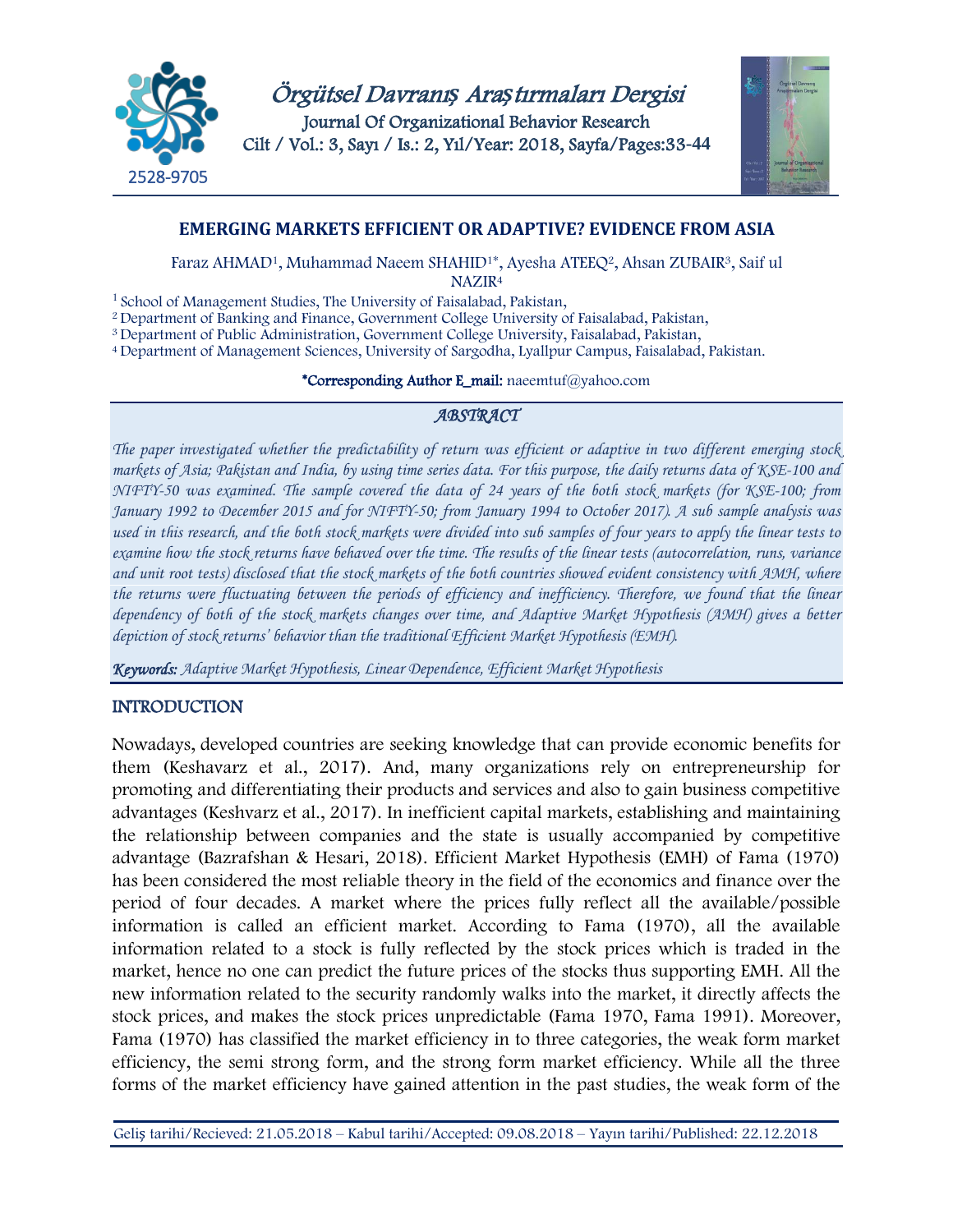## Journal of Organizational Behavior Research Cilt / Vol.: 3, Sayı / Is.: 2, Yıl / Year: 2018, Sayfa / Pages: 33–44

efficient market hypothesis has been studied widely, and it is the main focus in this study. The weak form efficiency claims that the security prices reflect all the historical information related to the security, and no one can predict the prices. According to the study of Malkiel (2003), the capital markets are less predictble and more efficient than what many authors report in their works. Furthermore, "the evidence is overwhelming that whatever anomalous behavior of the stock prices may exist, it does not create a portfolio trading opportunity that enables the investors to earn extraordinary risk of the adjusted returns".

Although early studies have supported EMH, a lot of studies exposed that the returns of the stocks don't follow a random walk (see Fama & French, 1988; Brock, Lakonishok & LeBaron, 1992; Jegadeesh & Titman, 1993; Todea, Ulici & Silaghi, 2009; Urquhart & Hudson, 2013; Smith, 2012 and Ito, Noda & Wada, 2016). Therefore, a conflict exists in the efficiency and inefficiency of the developing and developed markets (see Opong, Gwyneth, Fox & Faramand, 1999; Lim, Brooks & Hinich, 2008; Borges, 2010 and Shahid & Sattar, 2017). The same in the case of Pakistan, the recent studies of Abdul, Hung-Chun & Fakhar-un-Nisa (2011) and Sania & Rizwan (2014) have confirmed that Pakistani stock market is inefficient while Nisar & Hanif (2012) have presented only the data of monthly returns provides the evidence that PSX is weakly efficient. Similarly, PSX is a weak form efficiency in the sub period of 1999-2001 and 2005-2007, and inefficient in all the sub-samples of the study of Rabbani, Kamal & Salim ( 2013). In the case of India, the studies of (Sharma & Kennedy, 1977; Barua, 1980; Sharma, 1983; Ramachandran, 1985; Gali & Vaidyanathan, 1994; and Prusty, 2007) have supported the weak form of EMH as they have found the efficiency in Indian stock markets. While in Indian stock markets, the studies like (Kulkarni, 1978; Chaudhuri, 1991; Poshakwale, 1996; Pant & Bishoni, 2002; Gupta & Basu, 2011; Mishra, 2009 and Mishra, 2011) have not supported the weak form efficiency. Except a few studies, all the previous studies have investigated the EMH in Pakistani and Indian stock markets, thus the current study has investigated the return predictability of both the markets through AMH which has allowed the market efficiency to vary over time.

Lo (2004) stated that an evolutionary alternative to the market efficiency can be derived from the biological perspectives. A model where the market inefficiency can be coexisting with efficiency of the market in a rational way is called as AMH by Lo (2004). In the frame work of AMH, Lo (2005) stated the investors act in favor of their own benefits/interests but they do not make right judgements, they commit mistakes, learn from them and adapt them to their behavior. Currently, there is a limited work available on AMH of on both countries; like the studies of Shahid & Sattar (2017) in Pakistan and Hiremath & Kumari (2014) in India. The primary focus of this study is to test the AMH of both of these developing countries; Pakistan and India along with the contribution in the literature.

The primary focus of this study is to enhance the existing literature on AMH through the varying degree of two emerging markets of Asia. Furthermore, this is the first study considering Pakistan and India which has investigated the behavior of stock return through AMH and elucidated that Adaptive Market Hypothesis is a superior description of the market efficiency to the traditional EMH.

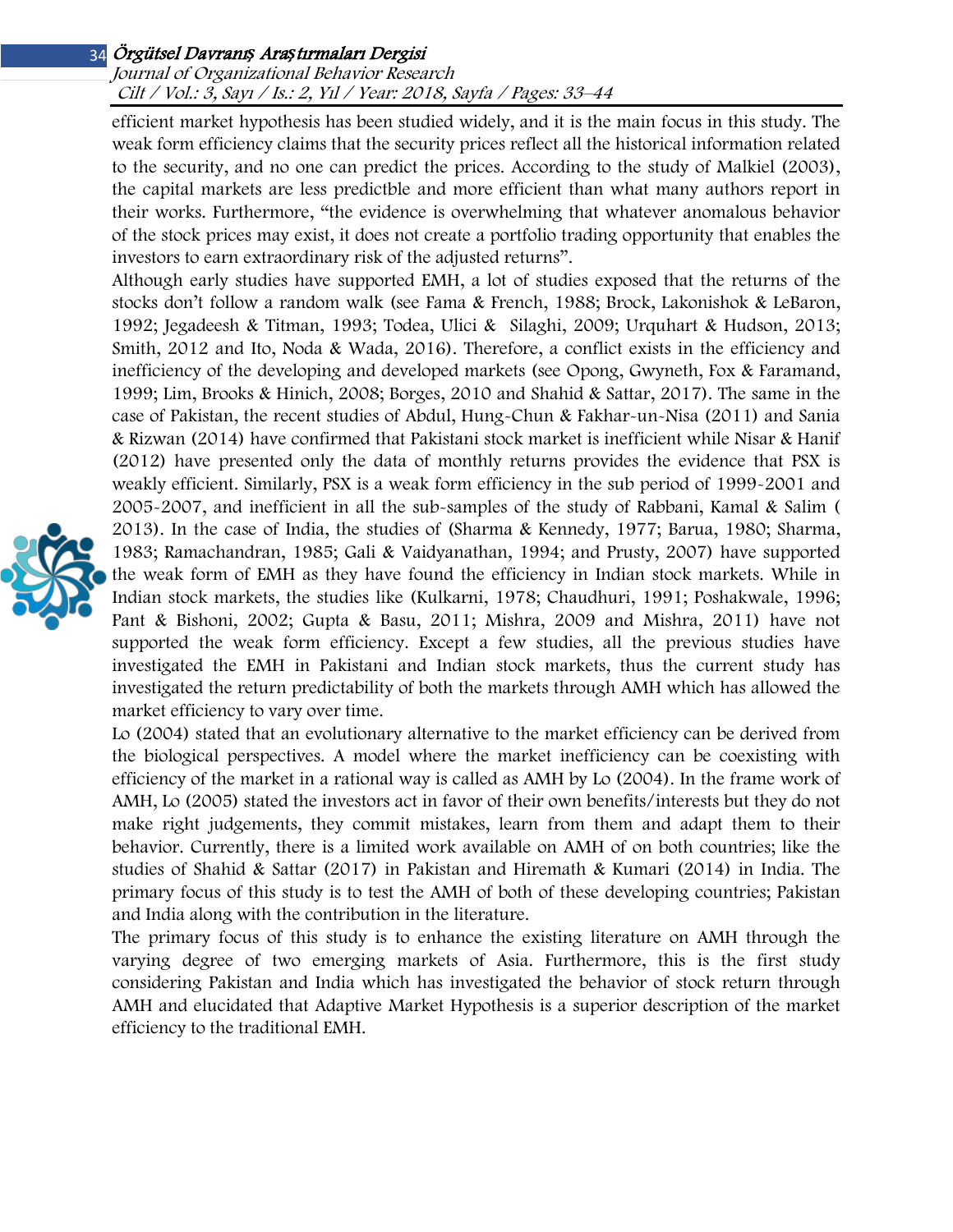#### LITERATURE

Recently, many researchers have moved their interest from tracking static or absolute (traditional Efficient Market Hypothesis) efficiency to measure changing degree of the market efficiency over time. Such focus gives place and attention to the adaptive market hypothesis of (Lo, 2004; Ito & Sugiyama, 2009; Kim, Shamsuddin & Lim, 2011; and Alvarez-Ramirez, Rodriguez & Eapinosa-Paredes, 2012) finding time varying efficiency in stock market of the US, and supports AMH. Similar findings have been supported by Lim, Brooks & Hinich (2008) in Asian markets, Noda (2012) in Japan, and Hiremath & Kumari (2014) in Indian stock market. In the foreign exchange market Neely, Weller & Ulrich (2009) and Charles & Darne (2009) have also supported the evidence of AMH.

On the basis of the monthly returns of S&P 500 index, Ito & Sugiyama (2009) have employed autocorrelation test, and found the level of market efficiency changes with the time as they found market efficiency during 1990s, and inefficiency during 1980s in the US markets. A period of 1900 to 2009 was selected by Kim, Shamsuddin & Lim (2011) to analyze the average industrial index of Dow Jones, and found that the return predictability is dependent on the fluctuating market conditions. In their results, they did not observe any statistical substantial profit predictability over time when the market crashes, but they claimed that the return predictability is based on the grounds of uncertainty. Furthermore, in the time of the political and economic crises, the returns of equity are predictable. In the economic bubbles, the predictability of the stock market is less as compared to the normal time, and the US market has become more efficient after 1980. Charles, Darne & Kim (2012) supported the adaptive market hypothesis through the foreign exchange rates of the emerging countries where they found the predictability of the returns depends on the varying market conditions, and it evolves over time. Urquhart & Hudson (2013) used data of a long period, and divided the sample period into equal length subsamples of (5-years each), they empirically investigated AMH in three most developed markets including the United States, Japan and the United Kingdom. Overall, the results of their study suggested that the Adaptive Market Hypothesis (AMH) gives a better description of the stock returns behavior as compared to EMH. Urquhart & McGroarty (2014) examined the AMH for four renowned calendar anomalies in the Dow Jones Industrial Average, according to their results the behavior of all four calendar anomalies varies over time and in the favor of AMH.

Hiremath & Kumari (2014) studied the Indian stock market and found that it is consistent with AMH. Ramirez, Arellano & Rojas (2015) examined the market efficiency of the future market of the agriculture commodity and according to their findings, future market return is in the favor of AMH. Noda (2016) discovered that the levels of market efficiency in Japan vary over time, and are consistent with adaptive market hypothesis. Shahid & Sattar (2017) investigated the stock market of Pakistan for a long-time period (1992-2015) and found fluctuation in the market efficiency, and stated that Pakistan market strongly supports AMH.

In the recent years, there is strong evidence that shows the return of stock doesn't base on random walk, and there are certain predictable components as well as there is a deficiency of other theoretical clarifications for efficient market hypothesis. In contrast to Efficient Market Hypothesis which takes a market as frictionless, Adaptive Market Hypothesis promotes the friction of the market and claims that the market gets adapted over time. Considering the claim

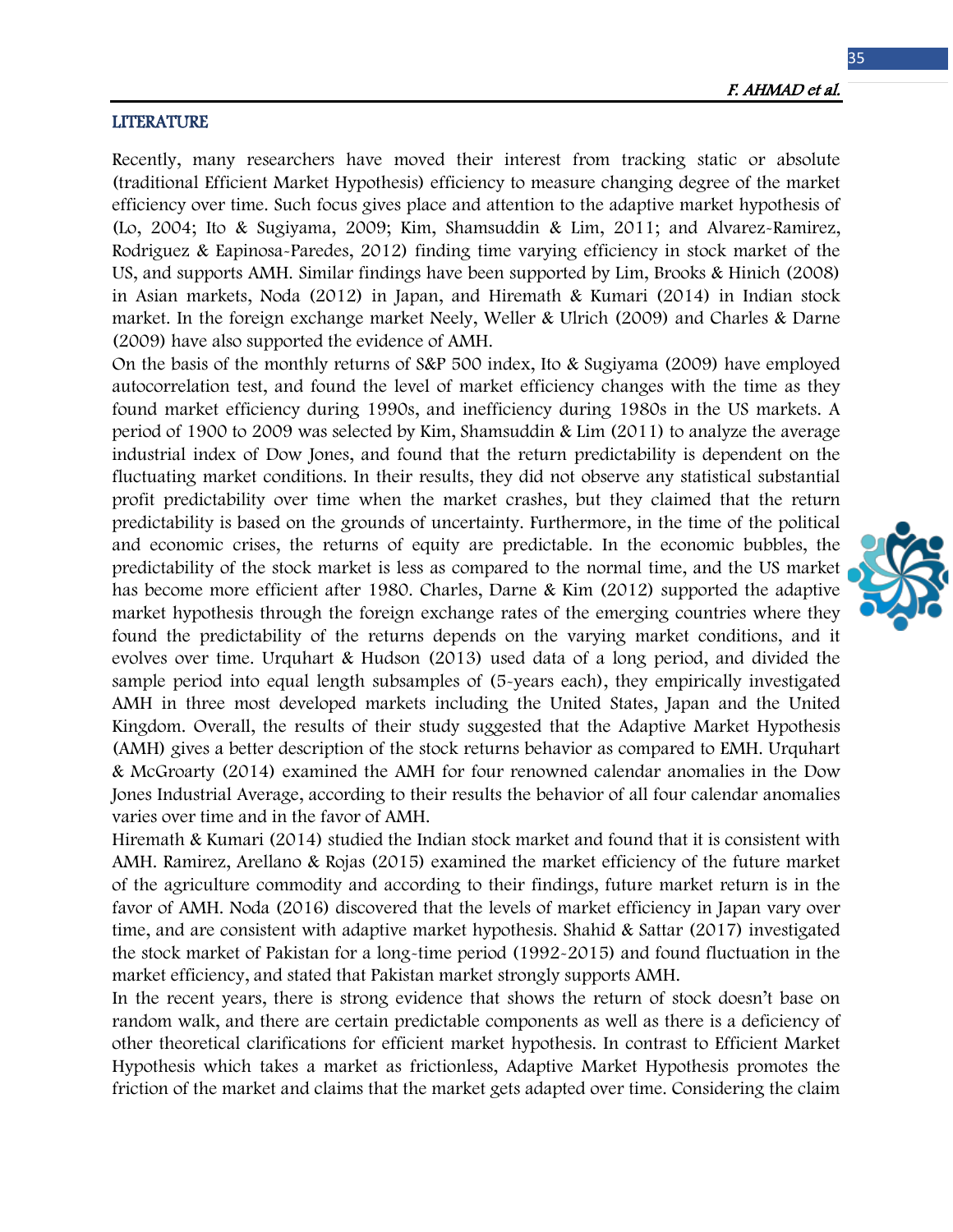Journal of Organizational Behavior Research Cilt / Vol.: 3, Sayı / Is.: 2, Yıl / Year: 2018, Sayfa / Pages: 33–44

of AMH, the aim of this paper is to investigate whether AMH offers a better explanation in two developing markets of India and Pakistan's stock market.

## THE DATA

The historical data used in this study represented the daily prices of two developing markets of Pakistan and India. These indices represented two important developing markets of the world, and also showed that how the efficiency has changed in the long period of time. Sample period of KSE-100 index data (from Pakistan Stock Exchange of Pakistan) was taken from 1st of January 1992 to 31<sup>st</sup> of December 2015, while NIFTY-50 index data (from NSE of India) was taken from  $1<sup>st</sup>$  January 1994 to 31<sup>st</sup> December 2017. Statistical summary of both stock indices for subsample and full sample are presented in (Table 1). The daily return of all indices for each of the subsamples was calculated by;

$$
r_t = \ln(P_t) - \ln(P_t - 1)
$$



For both indices, most of the returns are negatively skewed showing that the extreme negative returns tend to be higher than the extreme positive returns. In all of the subsamples, the value of kurtosis is more than 3 showing the distribution is Leptokurtic. For returns of both the indices, Jarque-Bera test rejects the null hypothesis of normal distribution. In order to test the series further, Unit root (ADF) test was applied on the return series of both of the countries, and the results are presented in Table 3. Both the return series were nonstationary at price levels, but when the first difference was taken (returns) of the series, the coefficients of ADF test became significant at 1% level showing stationarity of both the series.

|               | Sample | N   | Mean                        | Median   | Maximum Minimum |            | S.D                | Skewness    | Kurtosis | Jarque-Bera |
|---------------|--------|-----|-----------------------------|----------|-----------------|------------|--------------------|-------------|----------|-------------|
|               | period |     |                             |          |                 |            |                    |             |          |             |
| <b>KSE100</b> |        |     |                             |          |                 |            |                    |             |          |             |
|               |        |     | full sample 5906 0.052211   | 0.081294 | 12.76223        | $-13.2133$ | 1.48714            | $-0.321306$ | 9.068601 | 9164.358*** |
| 1992          | 1995   | 932 | -0.00862                    | 0.000000 | 4.452790        | $-5.52722$ | 1.184084           | 0.008935    | 4.381991 | 74.18011*** |
| 1996          | 1999   | 933 | $-0.00655$                  | 0.000000 | 12.76223        | $-13.2133$ | 2.103942           | $-0.360611$ | 8.751121 | 1306.027*** |
| 2000          | 2003   | 972 | 0.118820                    | 0.156579 | 8.507124        | -7.74138   | 1.626651           | $-0.021881$ | 6.106237 | 390.8502*** |
| 2004          | 2007   |     | 986 0.116309                | 0.226229 | 5.796681        | $-6.04175$ | 1.486975           | $-0.597776$ | 4.876053 | 203.3180*** |
| 2008          | 2011   | 990 | $-0.02177$                  | 0.000000 | 8.254687        | $-5.27841$ | 1.440469           | $-0.134706$ | 5.883001 | 345.8515*** |
| 2012          | 2015   | 991 | 0.107156                    | 0.104734 | 4.418603        |            | -4.55796  0.872315 | $-0.507021$ | 6.301025 | 492.4050*** |
|               |        |     |                             | NIFTY50  |                 |            |                    |             |          |             |
|               |        |     | full sample [5890] -0.03284 | 0.060602 | 43.18754        | $-76.2578$ | 2.826062           | $-11.7388$  | 299.3483 | 21688340*** |
| 1994          | 1997   | 999 | $-0.03323$                  | 0.020713 | 43.18754        | -34.9561   | 2.708251           | 0.321842    | 111.8449 | 493157.8*** |
| 1998          | 2001   | 999 | -0.03323                    | 0.020713 | 43.18754        | $-34.9561$ | 2.708251           | 0.321842    | 111.8449 | 493157.8*** |
| 2002          |        |     | 2005 1006 - 0.06572         | 0.175291 | 7.969092        | $-62.7162$ | 3.239515           | $-14.55967$ | 259.0779 | 2784266.*** |
| 2006          | 2009   |     | 984 0.027252                | 0.130755 | 29.63872        | $-76.2578$ | 3.403466           | $-10.64858$ | 264.8284 | 2829314.*** |
| 2010          | 2013   |     | 996 0.002516                | 0.023683 | 12.35068        | -30.5122   | 1.536524           | $-7.324003$ | 161.7948 | 1055360.*** |
| 2014          | 2017   |     | 943 0.000888                | 0.067940 | 3.311503        | -27.0862   | 1.439981           | $-11.23278$ | 197.8790 | 1512042.*** |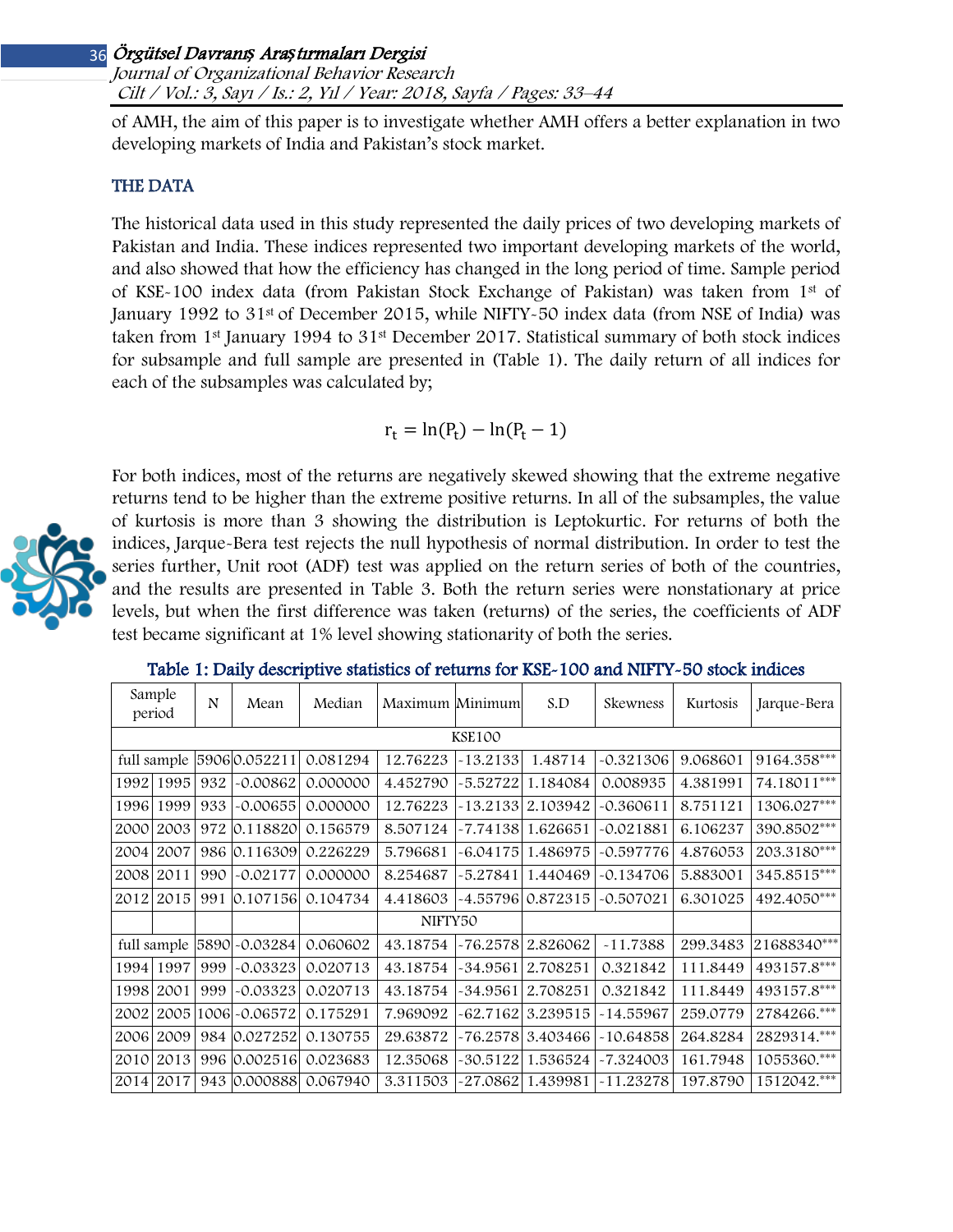### **METHODOLOGY**

Under the umbrella of weak form of EMH, the future prices can't be predicted based on the historical prices. In order to investigate whether stock markets of Pakistan and India were efficient, the stock returns were examined by using three tests of linearity. To capture the varying efficiency of the stock markets of Asia, a subsample of four years was selected. The details of the tests are as follow;

### Autocorrelation tests

In a sequence for investigating the independence of random variables, autocorrelation test is the reliable and simple tool. The presence of autocorrelation proves that the returns are dependent. When the correlations and covariance between multiple disturbances are not all non-zero, it reveals the presence of autocorrelation.

$$
\rho_k = \frac{\gamma_k}{\gamma_0} \dots \dots \dots \dots \dots \dots \dots (1)
$$

 $\gamma_0$  is the variance and  $\gamma_1$  is the covariance at lag k. Autocorrelation is positive if P>0, and negative if P<0, while P=0 shows no correlation which is the null hypothesis that indicates random walk process.

### Runs test

Runs test examines the randomness of a sequence of stock market return, and is a nonparametric test. There is no need for returns to be normally distributed in runs test like in the autocorrelation test. The runs test normally supposes a linear test, but in the series of returns, it can also find nonlinearity. Therefore, the results in the runs test may be a little different from the autocorrelation test. If the data of a continuous series is random, in the runs test, the actual number of runs must be close to the estimated number of runs, regardless of the symbols. A run is a sequence of matching signs which are followed by different signs. The sequence of positive or negative symbols is known as a run.  $P$  is used for the number of the positive runs, while  $N$  is used for the negative runs. Formula by which we can analyze the estimated number of runs is;

$$
E(\mu)=\frac{2PN(P+N)}{(P+N)}+1\ldots\ldots\ldots\ldots\ldots(2)
$$

Formula for calculating variance of runs is;

$$
\sigma^2 = \frac{2PN(2PN - P - N)}{(P + N)^2 (P + N - 1)} \dots \dots \dots \dots \dots (3)
$$

If critical values are smaller than the z-value, the null hypothesis of the independence of the series is rejected. Also, we say that the returns are not dependent. If the sample has too much or too few runs, it will be called dependent. By examining the distribution of the duration of the runs, the independence of the return can be found out. When actual runs exceed the estimated runs in the results, a positive z-value will be obtained.

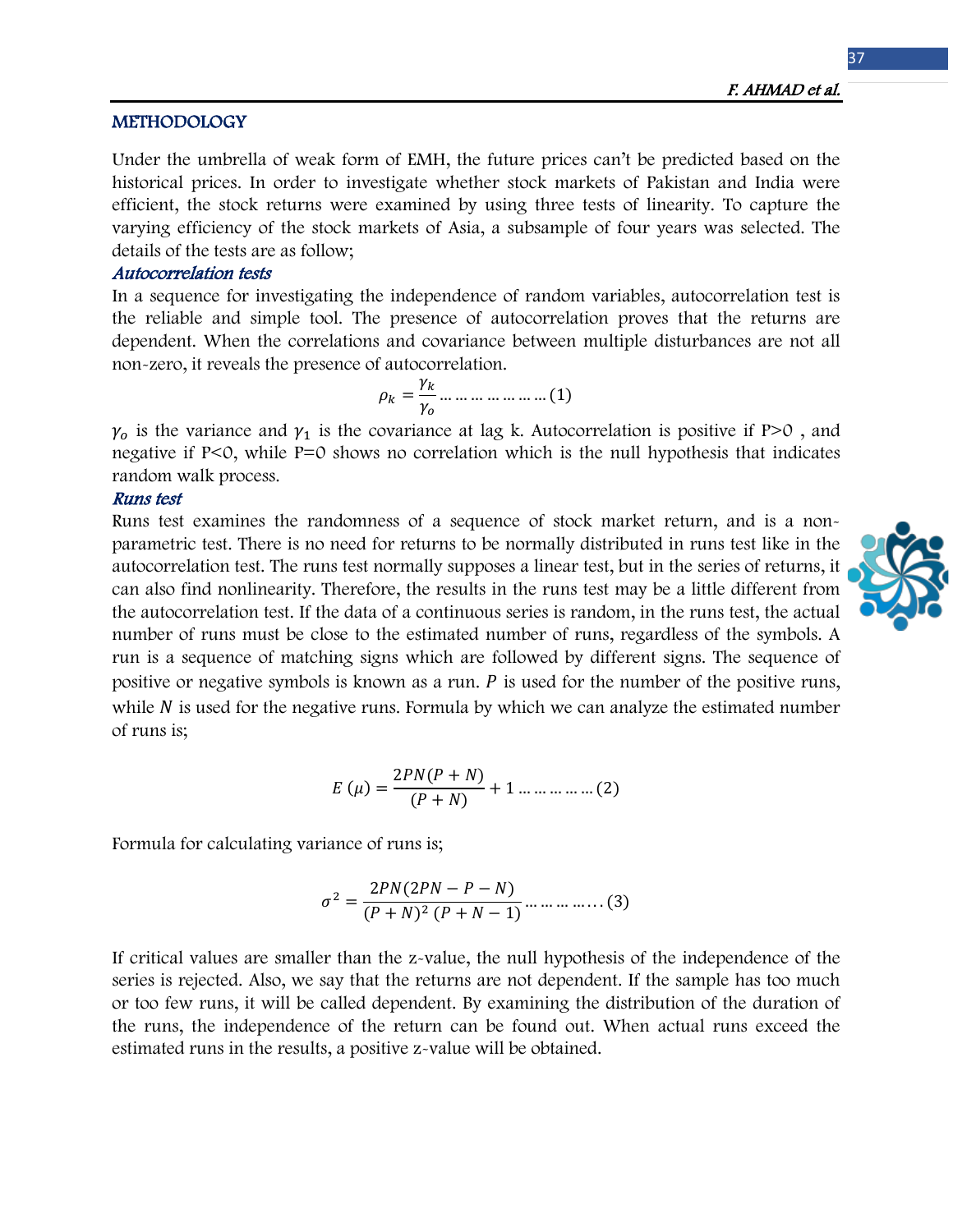Journal of Organizational Behavior Research Cilt / Vol.: 3, Sayı / Is.: 2, Yıl / Year: 2018, Sayfa / Pages: 33–44

### Variance ratio test

Based on the seminal work of Lo & MacKinlay (1988), for determining whether the stock market returns are consecutively uncorrelated, the variance Ratio test was considered as a key, and most commonly used as an econometric tool (Hoque, Kim & Pyun , 2007). The variance Ratio test is based on the statistical property that variance of k-period return is equal to k-times the variance of one period return, only if a stock price follows the market efficiency. According to Lo & MacKinlay (1988), random walk is represented by  $VR(k)$  and the formula of variance ratio  $r_t$  for the holding period is  $k$ ;

$$
VR(k) = \frac{\sigma_k^2}{k\sigma^2} \dots \dots \dots \dots (4)
$$

Where for an asset return  $r_t$  at time t= 1, 2, 3….T, then  $\sigma_k^2$ = variance  $(r_t + r_{t-1} + \cdots + r_{t-k+1})$ is the varience of  $k$  -period returns. That can be presented as;

$$
VR(k) = 1 + 2 \sum_{j=1}^{k-1} (1 - \frac{j}{k}) \rho(j) \dots \dots \dots \dots \dots \dots (5)
$$

Where  $\rho(j)$  is the autocorrelation of  $r_t$  of order *j*. The null hypotheses are calculated by the variance ratio since returns are serially uncorrelated with  $\rho(j) = 0$ , for all ks variance ratio equals 1. Values exceeding 1 for  $VR(k)$  imply positive serial correlation, whereas values smaller than 1 imply negative serial correlation or decline. By assuming that K is fixed, when T  $\rightarrow \infty$ . Lo & MacKinlay(1988), has examined the asymptotic distribution of *VR* (x; K) where the null hypothesis  $V(k) = 1$ , if  $x_t$  is i.i.d. The test statistic  $M_1(k)$  is given by;

$$
M_1(k) = \frac{VR(x;k) - 1}{\Phi(k)^{\frac{1}{2}}} \dots \dots \dots \dots \dots \dots (6)
$$

Which follows normal asymptotically distribution. The asymptotic variance, is given by;

$$
\Phi(k) = \frac{2(2k-1)(k-1)}{3k} \dots \dots \dots \dots \dots (7)
$$

Lo & MacKinlay (1988), suggested the heteroscedasticity robust test statistic  $M_2(k)$  to accommodate the returns exhibiting the uncertain heteroscedasticity;

$$
M_2(k) = \frac{VR(x;k) - 1}{\Phi^*(k)^{1/2}} \dots \dots \dots \dots \dots \dots (8)
$$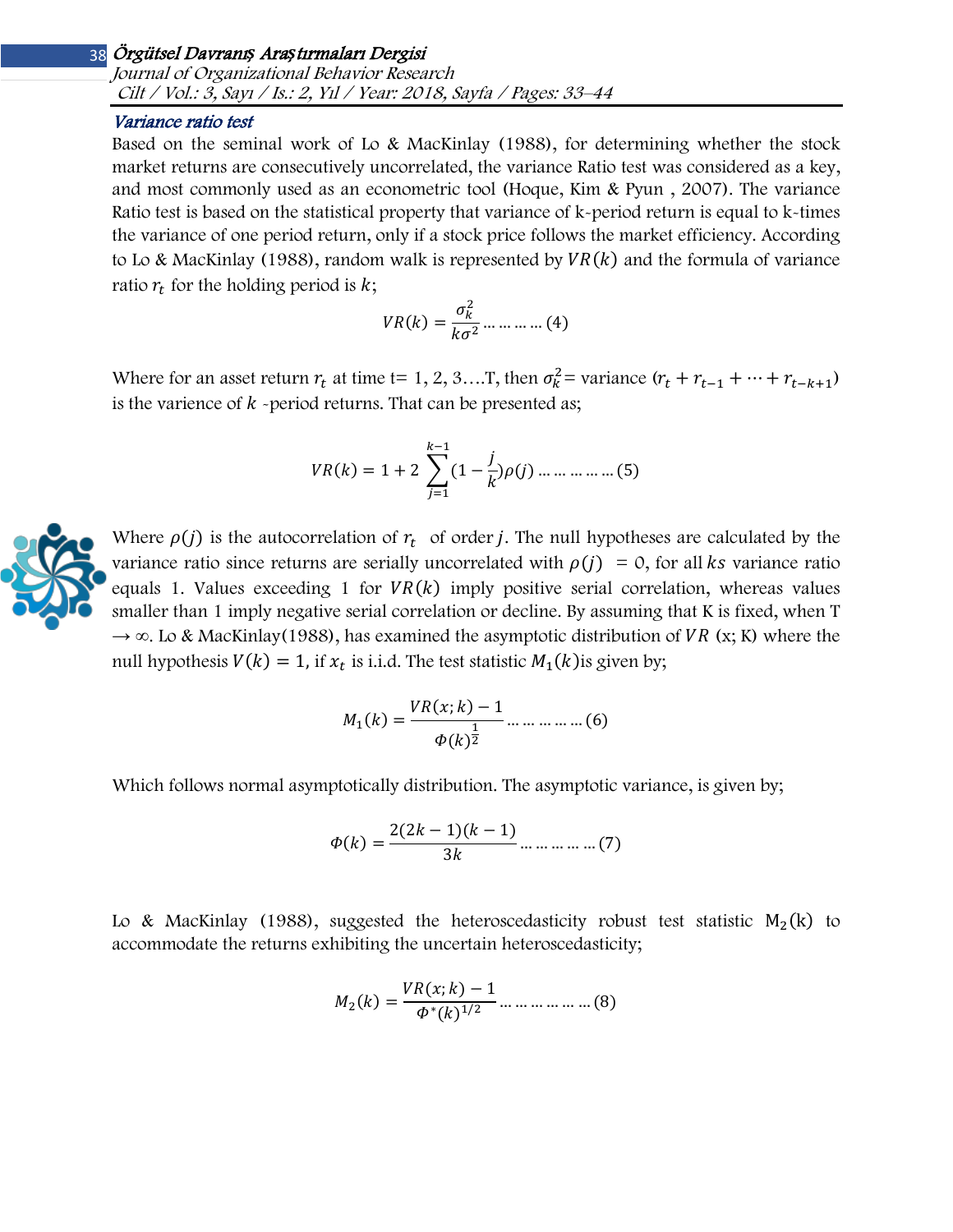Table 2: Test results for linear autocorrelation and Runs tests for full and 4-yearly subsamples for the KSE-100 and NIFY-50. The first column presents sample periods. Columns 2 to 6 indicating the autocorrelation at lag 1, 2, 3, 4, 5, while last column represents results of Runs test.

| Autocorrelation Test |               |                  |             |            |            |             |             |  |  |  |
|----------------------|---------------|------------------|-------------|------------|------------|-------------|-------------|--|--|--|
|                      | Sample period | lag <sub>1</sub> | $\log 2$    | $\log 3$   | lag 4      | lag 5       | z-value     |  |  |  |
| <b>KSE100</b>        |               |                  |             |            |            |             |             |  |  |  |
|                      | Full sample   | $0.125***$       | $0.06***$   | $0.051***$ | $0.028***$ | $0.029***$  | $-10.18***$ |  |  |  |
| 1995<br>1992         |               | $0.349***$       | $0.148***$  | $0.084***$ | $0.069***$ | $0.084***$  | $-8.5***$   |  |  |  |
| 1996                 | 1999          | $0.106**$        | $0.057**$   | $0.037**$  | $0^{**}$   | $0.028**$   | $-2.98***$  |  |  |  |
| 2000                 | 2003          | 0.009            | 0.044       | 0.058      | 0.002      | $0.065**$   | $-1.90*$    |  |  |  |
| 2004                 | 2007          | $0.071**$        | $0.006**$   | $0.055**$  | $0.011**$  | $-0.04**$   | $-0.71$     |  |  |  |
| 2008                 | 2011          | $0.195***$       | $0.107***$  | $0.046***$ | $0.074***$ | $0.043***$  | $-3.19***$  |  |  |  |
| 2012                 | 2015          | $0.127***$       | $-0.003***$ | $0.019**$  | $0.074***$ | $-0.018***$ | $-5.30***$  |  |  |  |
| NIFTY50              |               |                  |             |            |            |             |             |  |  |  |
|                      | Full sample   | $0.024**$        | $-0.026***$ | $-0.006**$ | 0.0050     | $-0.0030$   | $-7.46***$  |  |  |  |
| 1994                 | 1997          | $0.134***$       | $-0.037***$ | $0.023***$ | $0.065***$ | $0.009***$  | $-5.74***$  |  |  |  |
| 1998                 | 2001          | 0.035            | $-0.067**$  | $-0.02$    | 0.008      | 0.024       | $-3.04***$  |  |  |  |
| 2002                 | 2005          | 0.012            | $-0.04$     | $-0.002$   | 0.003      | $-0.018$    | $-3.17***$  |  |  |  |
| 2006                 | 2009          | 0.017            | $-0.011$    | $-0.018$   | $-0.042$   | $-0.017$    | $-0.57$     |  |  |  |
| 2010                 | 2013          | 0.001            | $-0.005$    | $-0.042$   | $-0.009$   | $-0.001$    | $-1.22$     |  |  |  |
| 2014                 | 2017          | $0.069**$        | $-0.008*$   | 0.014      | 0.022      | -0.032      | $-2.00*$    |  |  |  |

That follows the ordinary average distribution asymptotically under the null hypothesis which  $VR(k) = 1$ , where;

> $\Phi^*(k) = \sum_{k} \left| \frac{2(k-j)}{k} \right|$  $\left[\frac{k}{k}\right]$  $\sum_{k=1}^{k-1} [2(b-1)]^2$  $j=1$  $\delta(j)$  … … … … …  $(9)$

$$
\delta(j) = \frac{\left\{\sum_{t=j+1}^{T} (x_t - \hat{\mu})^2 (x_{t-j} - \hat{\mu})^2\right\}}{\left\{\left[\sum_{t=1}^{T} (x_t - \hat{\mu})^2\right]^2\right\}} \dots \dots \dots (10)
$$

To capture the hetroskedastic property of the returns, the  $M_2(k)$  test is appropriate for the returns of a price series. It is normal to test the variance ratio at holding periods  $k = 2, 4, 8$  and 16 suggested in the literature, and the current study follows the same.

### **RESULTS**

Results of autocorrelation test are presented in (table 2). In case of KSE-100, full sample at all five lags showed that market was fully inefficient. Also, the first two subsamples 1992 to 1995 and 1996 to 1999 results showed that the market is inefficient, and the means of returns are predictable in the first two sub-samples. In the next subsample of 2000 to 2003, the market is efficient, then again in the next subsamples 2004 to 2007, 2008 to 2011 and 2012 to 2015, the market is inefficient, and the means of returns are predictable in all the years as coefficients of autocorrelation test are significant at 1 % level of significance, thus suggesting the AMH. In case of NIFTY-50, the full sample showed that the market was inefficient as coefficients of the tests were significant. In the subsamples of 1994 to 1997 and 1998 to 200, the market is inefficient, but in the later subsamples of 2002 to 2005, 2006 to 2009 and 2010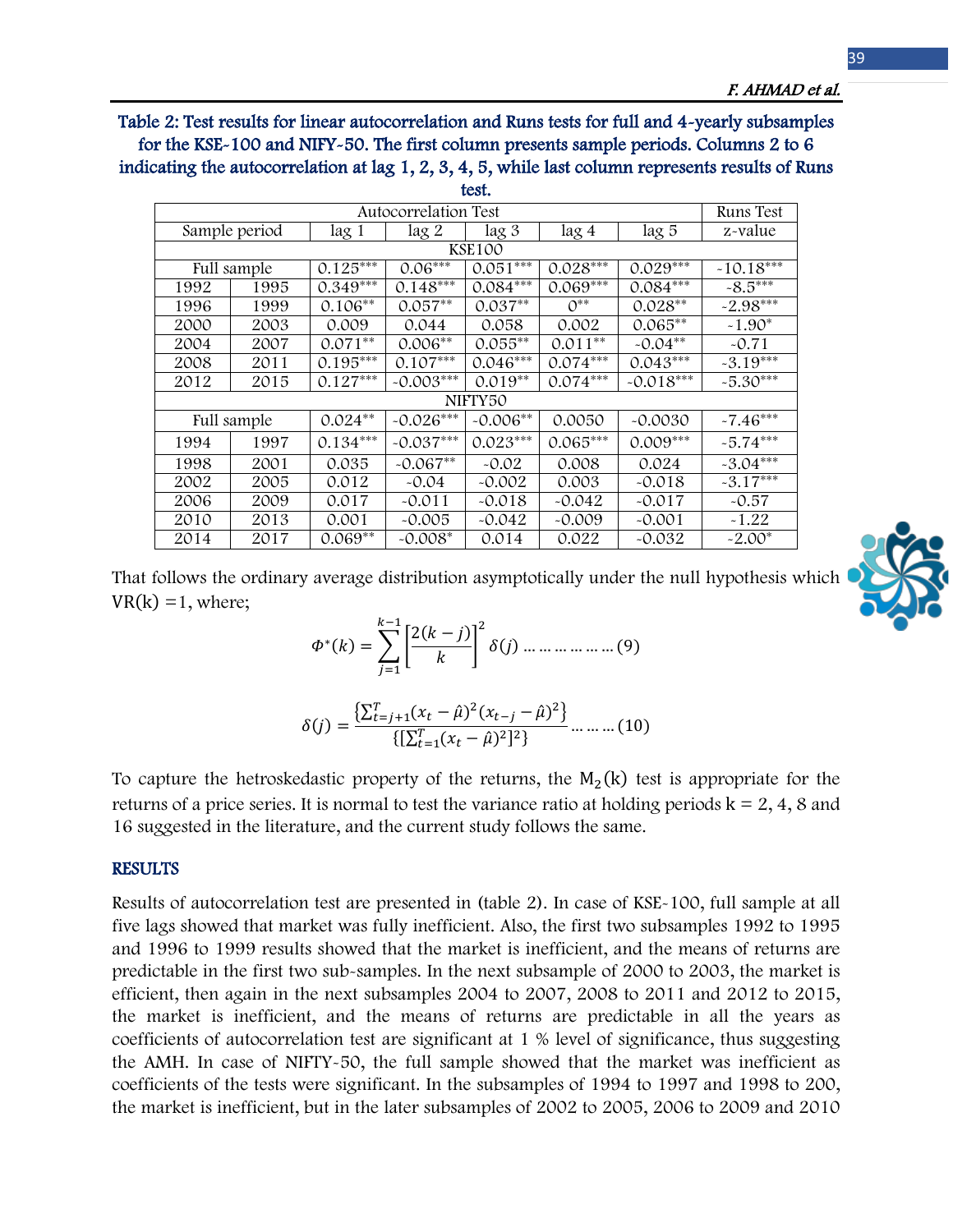Journal of Organizational Behavior Research Cilt / Vol.: 3, Sayı / Is.: 2, Yıl / Year: 2018, Sayfa / Pages: 33–44

to 2013, the market was fully efficient, but in the last subsample 2014 to 2017, the returns from NIFTY-50 were again predictable, and the market became inefficient. The results showed that both markets of Pakistan and India have gone through the episodes of dependence (predictability/inefficiency) and episodes of independence (no predictability/efficiency), thus supporting AMH.

Rresults of runs tests are given in (table 2). KSE-100 showed that the market was inefficient in the full sample. Also in the subsamples from year 1992 to 1995 and 1996 to 1999, the results showed that the market was inefficient, and the returns were predictable, but in the next two subsamples from 2000 to 2003 and 2004 to 2007, the results showed the market efficiency, then again in the last two subsamples from 2008 to 2011 and 2012 to 2015, the market was inefficient. In case of NIFTY-50, the full sample showed the market was inefficient, also in the first three subsamples from year 1994 to 1997, 1998 to 2001 and 2002 to 2005, the market was inefficient, but in the last three subsamples from year 2006 to 2009, 2010 to 2013 and 2014 to 2017, the result showed that the market was fully efficient in that period of 12 years. The results showed KSE-100 and NIFTY-50 markets were fluctuating between the periods of inefficiency and efficiency and supporting the AMH.

The results of variance ratio test are presented in (Table 3). In all the cases of  $k = 2, 4, 8$  and 16 of the variance ratio test, the results showed that full as well as all subsamples of KSE-100 and NIFTY-50 showed the returns were predictable, and the markets were inefficient thus completely opposing EMH.

# **CONCLUSION**

In this study, it is concluded that the stock markets of Pakistan and India are adaptive because a fluctuation was found in the market efficiency. The returns of both of the markets go under the periods of efficiency and inefficiency. Therefore, it is concluded that AMH is the better description of behavior of both of the emerging markets than the traditional EMH. The results of the study are consistent with the findings of (Urquhart & Hudson, 2013; Urquhart & McGroarty, 2014; Hiremath & Kumari, 2014; Ramirez, Arellano & Rojas, 2015; Noda, 2016; and Shahid & Sattar, 2017). It is believed that the subsample analysis of the long time-period may be more appropriate to explain the idea of the market adaptability. Furthermore, the current methodology can be applied to other stock markets of the world, to the commodity markets and the currency markets, but we rest it for the future studies.

| Table 3: Variance ratio test and Unit root test results for KSE100 and NIFTY50 stock indices. |
|-----------------------------------------------------------------------------------------------|
| The first column presents sample periods. Columns 2 to 5 K periods equal 2, 4, 8 & 16 while   |
| last two columns represent results of Unit root test for price and returns.                   |

| Sample period |      |              | Variance Ratio Test | Unit Root Test (ADF) |              |             |                                   |  |  |
|---------------|------|--------------|---------------------|----------------------|--------------|-------------|-----------------------------------|--|--|
|               |      | $K=2$        | $K = 4$             | $K = 8$              | $K=16$       |             | Return                            |  |  |
| <b>KSE100</b> |      |              |                     |                      |              |             |                                   |  |  |
| Full sample   |      | $0.5375***$  | $0.27801***$        | $0.14009***$         | $0.07005***$ |             | -1.546667  -39.4953***            |  |  |
| 1992          | 1995 | $0.65399***$ | 0.35888***          | $0.19169***$         | $0.09414***$ |             | $\sim$ 1.021877 $\sim$ 21.1424*** |  |  |
| 1996          | 1999 | $0.52839***$ | $0.28120***$        | $0.13394***$         | $0.07353***$ |             | $-1.481835$ $-27.4136***$         |  |  |
| 2000          | 2003 | $0.48311***$ | $0.25195***$        | $0.11848***$         | $0.05858***$ |             | $-2.272587$ $-30.7921***$         |  |  |
| 2004          | 2007 | $0.53612***$ | $0.26753***$        | $0.13772***$         | $0.07187***$ | $-0.103481$ | $~29.3755***$                     |  |  |

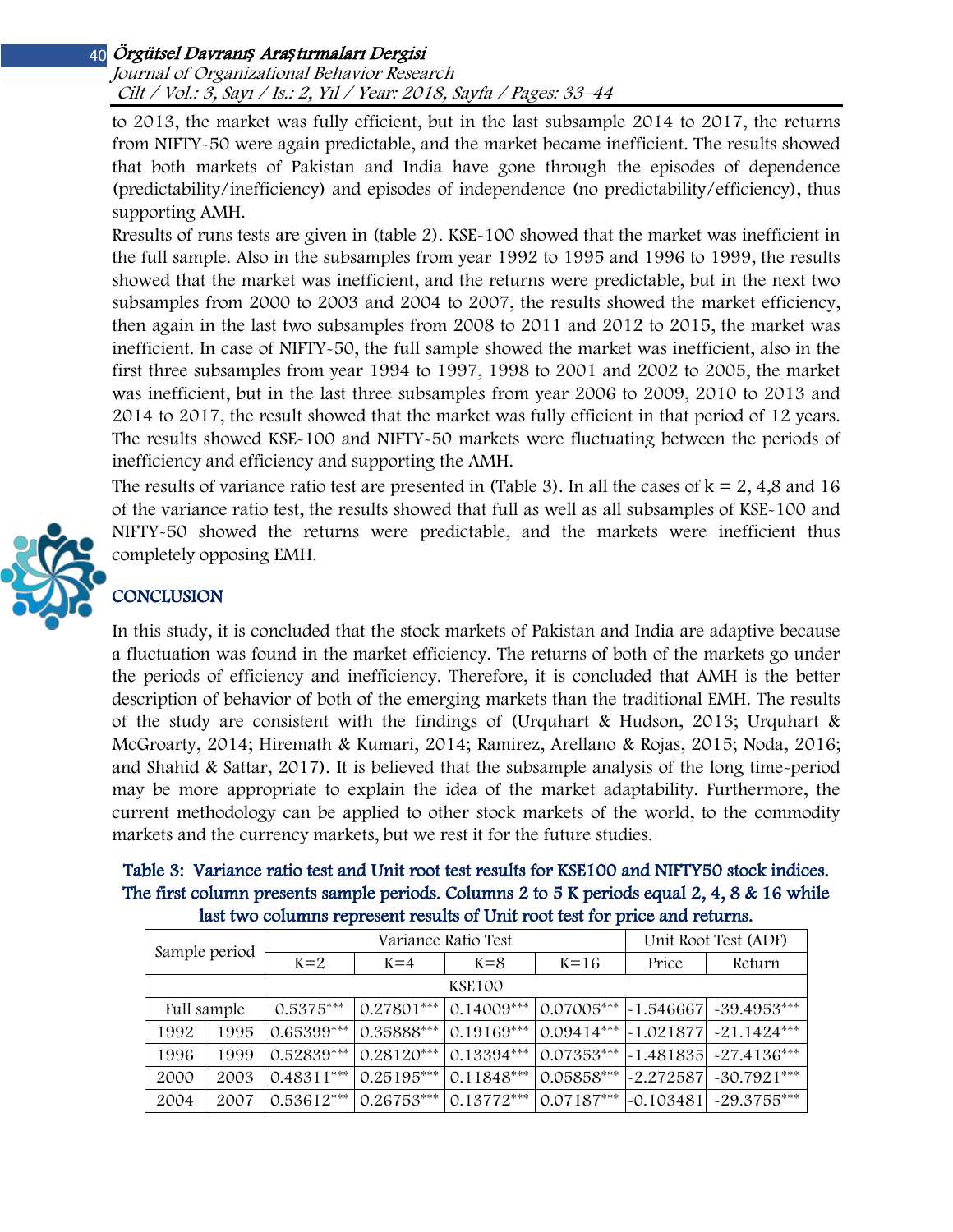| 2008        | 2011 | 0.55236***   | $0.28749***$                          | $0.16162***$                               | $0.07001***$            | $-0.980627$ | $-25.5479***$                                                      |  |  |
|-------------|------|--------------|---------------------------------------|--------------------------------------------|-------------------------|-------------|--------------------------------------------------------------------|--|--|
| 2012        | 2015 | 0.57564***   | $0.26618***$                          | $0.14807***$                               | $0.07298***$            | 1.421838    | $-27.6474***$                                                      |  |  |
| NIFTY50     |      |              |                                       |                                            |                         |             |                                                                    |  |  |
| Full sample |      | $0.5256***$  |                                       |                                            |                         |             | $0.25506***$ $0.127013***$ $0.065303***$ $-1.832172$ $-74.9208***$ |  |  |
| 1994        | 1997 | $0.599770**$ | $0.27161**$                           | $ 0.145162^{**} 0.075246^{**} $ - 2.74979* |                         |             | $-27.0029***$                                                      |  |  |
| 1998        | 2001 | $0.554141**$ | $ 0.258340^{**} $                     | 0.130650**                                 | $0.067062**$ - 2.197805 |             | $-30.4425***$                                                      |  |  |
| 2002        | 2005 |              | $0.526824**$ $0.253624**$             | $0.129417**$                               | $0.066954** - 1.690238$ |             | $-31.3001***$                                                      |  |  |
| 2006        | 2009 |              | $0.515317**$ 0.265976** 0.117820**    |                                            | $0.065206**$            | $-2.68169*$ | $-30.7960***$                                                      |  |  |
| 2010        | 2013 |              | $0.504016**$ 0.253836** 0.128584**    |                                            | $0.066593**$            | $-3.1580**$ | $-31.4829***$                                                      |  |  |
| 2014        | 2017 |              | $0.542703^{**}$ 0.264110** 0.140294** |                                            | 0.069539**              | $-1.98046$  | $-28.6061***$                                                      |  |  |

#### F. AHMAD et al.

### References

- Abdul, H., Hung-Chun, L., & Fakhar-un-Nisa. (2011). Testing the Weak Form efficiency of Pakistani Stock Market (2000-2010). International journal of Economics and Financial Issues, 1(4), 153-162.
- Alvarez-Ramirez, J., Rodriguez, E., & Eapinosa-Paredes, G. (2012). Is the US stock Market Becoming Weakly Efficient over Time? Evidence from 80-Year-Long Data. Physica A: Statistical Mechanics and its Applications, 391(22), 5643-5647.
- Barua, S. K. (1980). Valuation of securities and inflence of value on financial decision of a firm (Doctoral dissertation). Indian Institute of Management, Ahmedabad.



- Bazrafshan, S. & Hesari, H. (2018). The Effect of Political Connections on Auditor Choice and Related Party Transactions. Journal of Organizational Behavior Research. 3(1). 2018. Pages: 154-168.
- Borges, M. R. (2010). Efficient Market Hypothesis in European Stock Markets. European Journal of Finance, 16(7), 711-726.
- Brock, W., Lakonishok, J., & LeBaron, B. (1992). Simple Technical Trading Rules and the Stochastic Properties of Stock Returns. Journal of Finance, 47(5), 1731-1764.
- Charles, A., & Darne, O. (2009). Varance-Ratio Tests of Random Walk: An Overview. Journal of Economic Surveys, 23(3), 503-527.
- Charles, A., Darne, O., & Kim, J. H. (2012). Exchange-Rate Predictability and Adaptive Market Hypothesis: Evidence from Major Exchange Rates. Journal of International Money and Finance, 31(6), 1607-1626.
- Chaudhuri, S. K. (1991). Short-run share price behaviour: New evidence on weak form of the market efficiency. Vikalpa, 16 (4), 17-21.
- Fama, E. F., & French, K. R. (1988). Permanent and Temporary Components of Stock Prices. 96(2), 246-273.
- Fama, F. E. (1970). Efficient Capital Markets: A review of Theory and Empirical Work. Journal of Finance, 25(2), 383-417.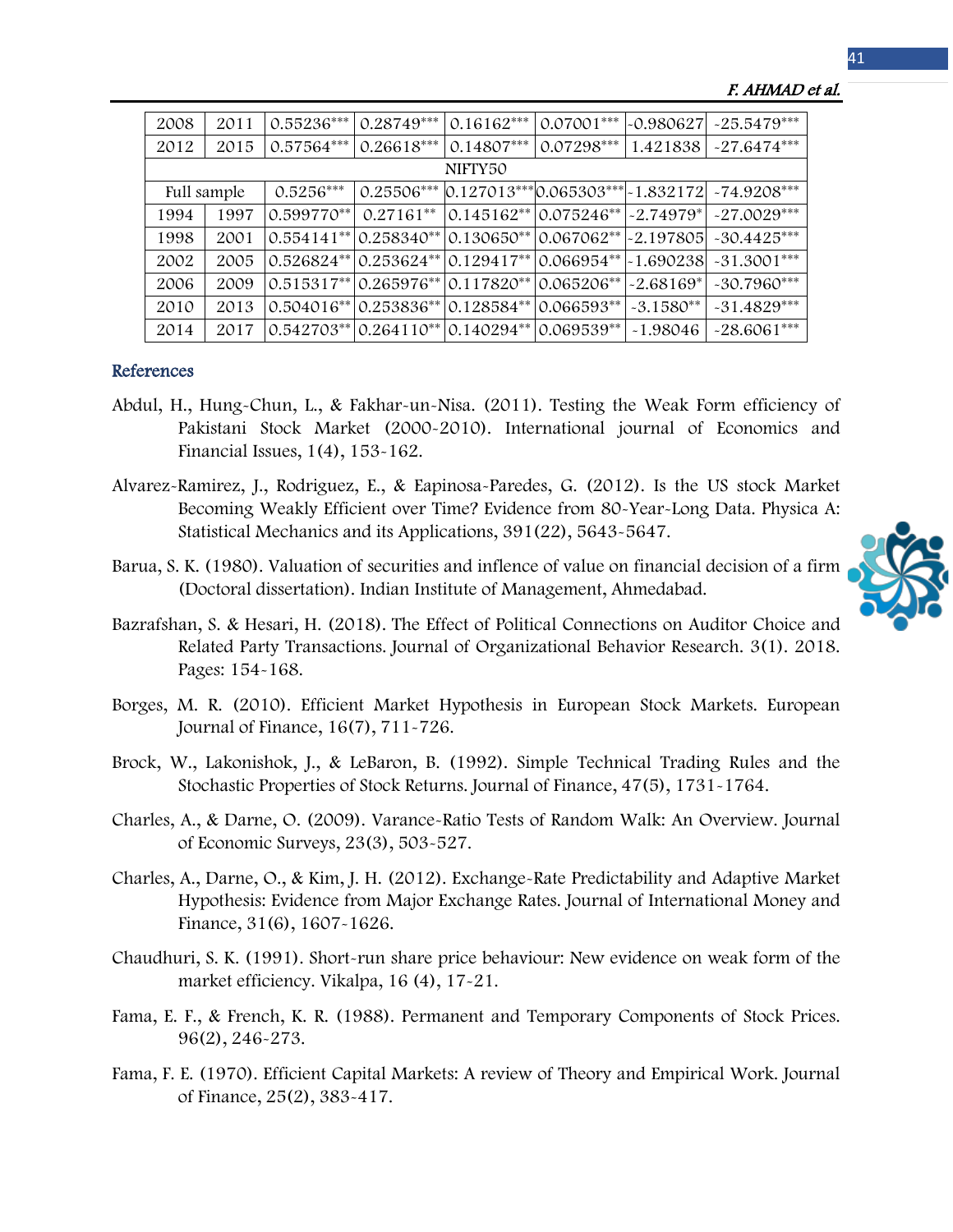Journal of Organizational Behavior Research Cilt / Vol.: 3, Sayı / Is.: 2, Yıl / Year: 2018, Sayfa / Pages: 33–44

Fama, F. E. (1991). Efficient Capital Markets: II. Journal of Finance, 46(5), 1575-1617.

- Gali, k. K., & Vaidyanathan, R. (1994). Efficiency of the Indian capital market. Indian Journal of Finance and Research, 5, 2.
- Gupta, R., & Basu, P. K. (2011). Weak form efficiency in Indian stock markets. IBER Journal, 6 (3), 57-64.
- Hiremath, G. S., & Kumari, J. (2014). Stock Returns Predictability and the Adaptive Market Hypothesis: Evidence from India.
- Hoque, H. A., Kim, J. H., & Pyun, C. S. (2007). A Comparison of Variance Ratio Tests of Random Walk: A Case of Asian Emerging Stock Markets. International Review of Economics & Finance, 16(4), 488-502.
- Ito, M., & Sugiyama, S. (2009). Measuring the Degree of Time Varying Market Inefficiency. Economics Letters, 103(1), 62-64.
- Ito, M., Noda, A., & Wada, T. (2016). The Evolution of Stock Market Efficiency in the US: A Non-Bayesian Time Varying Model Approach. Applied Economics, 48(7), 621-635.
- Jegadeesh, N., & Titman, S. (1993). Returns to Buying Winners and Selling Losers: Implications for Stock Market Efficiency. The Journal of Finance, 48(1), 65-91.
- Keshavarz, L. Farahani, A. & Alizadeh, A. The Pattern Design of Research Commercialization in Sport Physiology. World J Environ Biosci, 2017, 6(2).pp.14-20.
- Keshvarz, L. Farahani, A. Seyfi Saldehi, M.H. Organizational Intangible Assets (human, social and psychological capitals) and Corporate Entrepreneurship - Case Study: Ministry of Sport and Youth of Islamic Republic of Iran. International Journal of Pharmaceutical Research & Allied Sciences, 2017, 6(3):79-92.
- Kim, J. H., Shamsuddin, A., & Lim, K. P. (2011). Stock Return Prdictability and the Adaptive Market Hypothesis: Evidence from Century Long US data. Journal of Empirical Finance, 18(5), 868-879.
- Kulkarni, N. S. (1978). Share price behaviour in India: A spectral analysis of random walk hypothesis. Sankhya, The Indian Journal of Statistics, 40, 135-162.
- Lim, K. P., Brooks, R. D., & Hinich, M. J. (2008). Nonlinear Serial Dependence and the Weak-Form Efficiency of Asian Emerging Markets. Journal of International Financial Markets, Institutions and Money, 18(5), 527-544.
- Lo, A. W. (2004). The Adaptive Markets Hypothesis: Market Efficiency from an Evolutionary Perspective. Journal of Portfolio Management, 30, 15-29.
- Lo, A. W. (2005). Reconciling Efficient Market with Behavioral Finance: The Adaptive Market hypothesis. Journal of Investment Consulting, 7(2), 21-44.

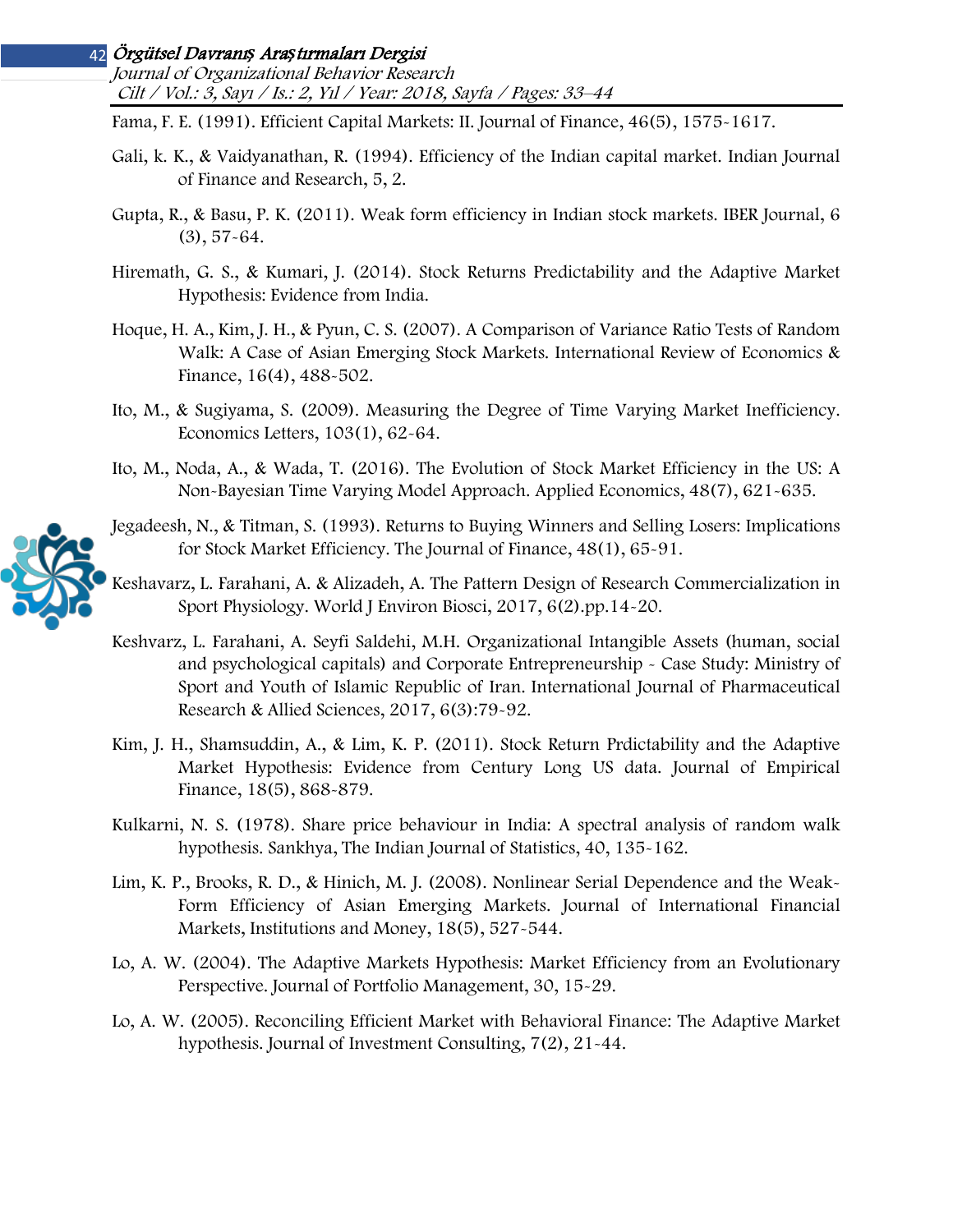- Lo, A. W., & MacKinlay, C. A. (1988). Stock Market Prices do not Follow Random Walks: Evidence from a Simple Specification Test. The Review of Financial Studies, 1(1), 41- 66.
- Malkiel, B. G. (2003). The efficient market hypothesis and its critics. The Journal of Economic Perspectives, 59-82.
- Mishra, P. K. (2009). Capital market efficiency and financial innovation-A perspective analysis. The Research Network, 4 (1), 1-5.
- Mishra, P. K. (2011). Weak form market efficiency: Evidence from emerging and developed world. The Journal of Commerce, 3 (2), 26-34.
- Neely, C. J., Weller, P. A., & Ulrich, J. M. (2009). The Adaptive Markets Hypothesis: Evidence from the Foreign Exchange Market. Journal of Financial and Quantitative Analysis, 44 (2), 467-488.
- Nisar, S., & Hanif, M. (2012). Testing Weak form of Market Hypothesis: Empirical Evidence from South Asia. World Applied Sciences Journal, 17(4), 414-427.
- Noda, A. (2012). A Test of the Adaptive Market Hypothesis using Non-Bayesian Time-Varying AR Model in Japan. Financial Research Letter.
- Noda, A. (2016). A test of Adaptive Market Hypothesis Using a Time Varying AR Model in Japan. Finance Research Letters, 17, 66-71.



- Opong, K. K., Gwyneth, M., Fox, A. F., & Faramand, K. (1999). The Behavior of Some UK Equity Indices: An Application of Hurst and BDS tests. 6(3), 267-282.
- Pant, B., & Bishoni, T. R. (2002). Testing random walk hypothesis for Indian stock market Indices. Working Paper series, IIM, Ahmadabad.
- Poshakwale, S. (1996). Evidence on Weak Form Efficiency and Day of the Week Effect in the Indian Stock Market. Finance India, X (3), 10 (3), 605-616.
- Prusty, D. S. (2007). Market efficiency and financial markets integration in India. Indian Journal of Economics and Business.
- Rabbani, S., Kamal, N., & Salim, M. (2013). Testing the Weak Form Efficiency of the Stock Market: Pakistan as an Emerging Economy. Journal of Basic and Applied Scientific Research, 3(4), 136-142.
- Ramachandran, J. (1985). Behaviour of Stock Market Prices, Trading Rules, Information and Market Efficiency. Doctoral dissertation, Indian institute of management, Ahmedabad.
- Ramirez, S. C., Arellano, P. L., & Rojas, O. (2015). Adaptive Market Efficiency of Agricultural Commodity Future Contracts. Contraduria Administracion, 60, 389-401.
- Sania, & Rizwan, M. (2014). Testing Weak Form Efficiency of Capital Markets: A case of Pakistan. International Journal of Research Studies in Management, 3(1), 65-73.